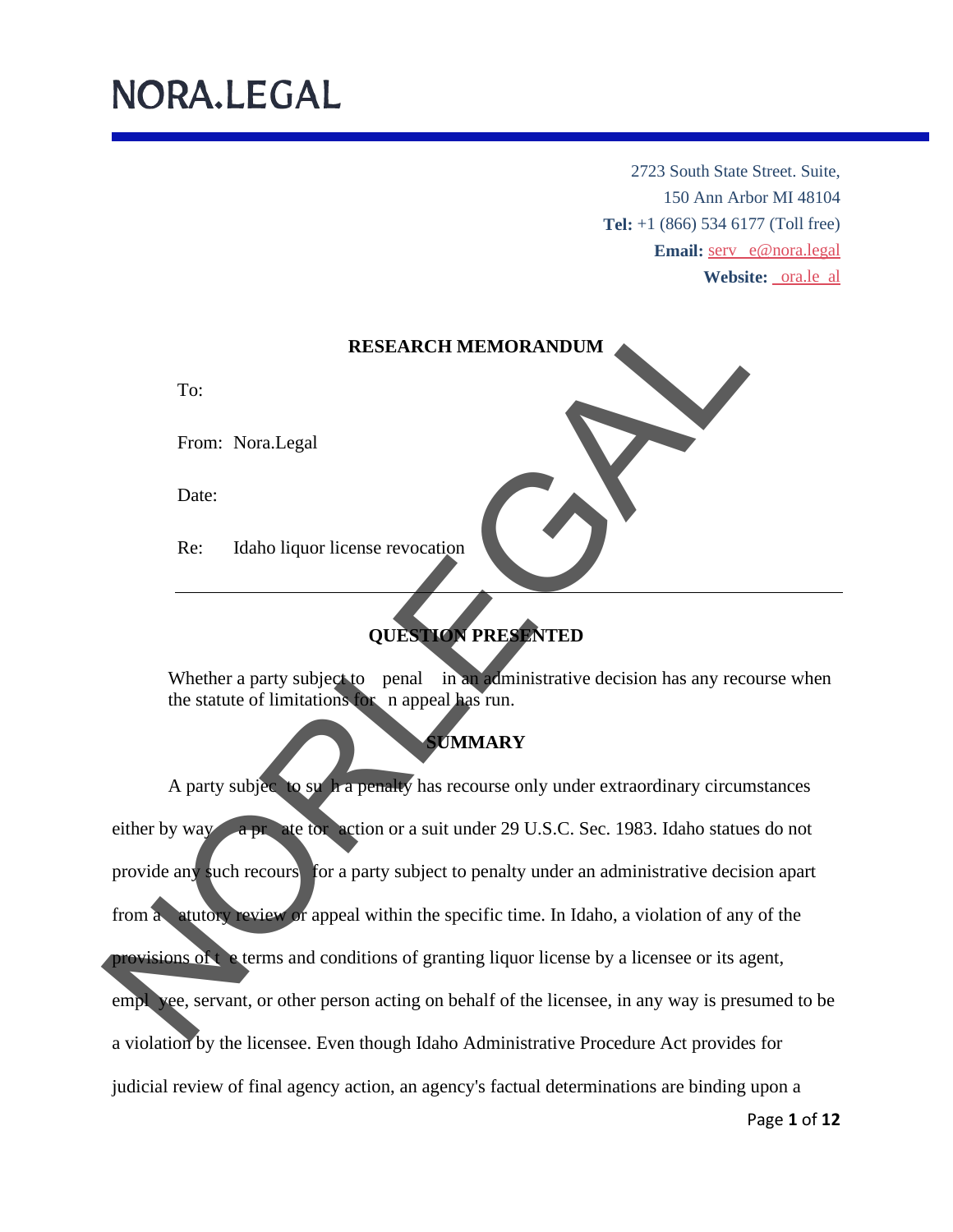reviewing court, even where there is conflicting evidence. A party challenging an Idaho agency decision must demonstrate that the agency's decision was erroneous and a substantial right of that party has been prejudiced. An agency's actions may be considered as arbitrary d capricious if made without a rational basis, or in disregard of the facts and i umstances, without adequate determining principles. But the reviewing court may not sub titute its judgment for that of an agency when it acts within the bounds of its discret on. An abuse of discretion occurs if the agency's actions are arbitrary, capricious or unreas nable. Furth , an agency's discretionary power would be limited by the statute and no other recommany be available apart from the statutory review or appeal on an agency's fin l de ision. A ditionally, the party is considered to have fully exhausted the administrative remedy  $\mathbf{b}'$  ore filing for a judicial relief. However, the respondent may file a civil conspi cy suit against the individual members of the ABC for their illegal acts causing damages to respondent, or a civil rights suit under 29 U.S.C. Sec. 1983 against the Board Memb rs in th ir official capacities for deprivation of civil rights under color of law. without adequate determining principles. But the reviewing court may not sub titute its just for that of an agency when it acts within the bounds of its discretion. An allows of detertions of the agency's actions are arbit

#### **Brief facts:**

The matter relates  $\langle \rangle$  an administrative action brought against respondent LLC pursua<sup>t</sup> to the processions of Title 67, Chapter 52 of the Idaho Code. Bureau of Alcohol Beverage Co trol (ABC) a state entity authorized to enforce and police the Idaho Liquor Act is the compla ant. LLC was holding a license to sell beer pursuant to Idaho Code §23- 1010, and liquor by the drink pursuant to Idaho Code § 23-903. LLC's liquor license was used in the restaurant for As per the administrative decision, pursuant to a management agreement all does to earn its fee is allow dba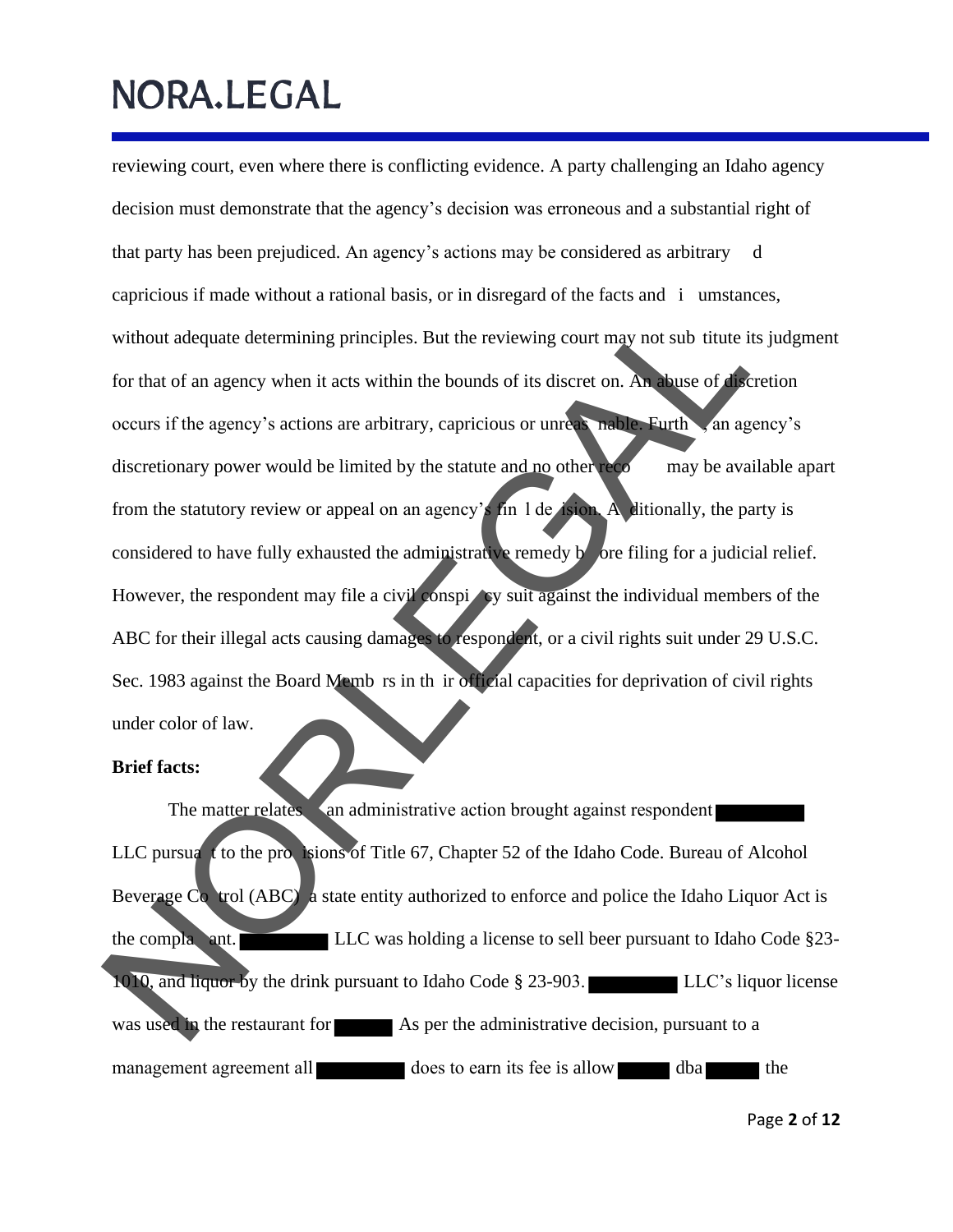privilege of using its liquor license. Administrative violation notices were issued on 2009 and 2010 based on the fact that a licensee must be the bonafide owner of the business engaged in the sale of alcoholic beverages.

A complaint was filed before ABC for revocation of respondent's Al hol Beverag License for violation of Idaho Code §§ 23-905, 23-908(1 ), 23-908(4), and 23 1010(2)(a). ABC held that the respondent has not met the requirements of the statu es in terms of ownership, use and transfer of a liquor license and so has failed to comply with C.  $$23-908$  V & (4). ABC determined that respondent is disqualified because it di not place the ense into use in the first six months as required under the statute, and then tran ferred the use of the license before two years violating §23-908 (4). Also, the respondent was not th bonafide owner of Respondent filed for review before the District Court. The district court considered whether a substantial right of the petitioner has been prejudiced warranting further judicial review. The district court affirmed agency's de ision to voke the liquor license issued to LLC on May 1, 2012. Respondent failed to ring a timely appeal from the district court's decision. The memo explores an further option available to the respondent under the circumstances. License for violation of Idaho Code §§ 23-905, 23-908(1), 23-908(4), and 23 1010(2)(a),<br>
held that the respondent has not met the requirements of the statu es in the set of ordership<br>
and transfer of a liquor license and

#### **RESEARCH FINDINGS**

#### **Introductio - Idaho liquor license.**

As arly as in 1951, the Supreme Court of Idaho has stated that they "need cite no au hority for the proposition that the selling of intoxicating liquor is a proper subject for control and regu tion under the police power." Gartland v. Talbott, 72 Idaho 125, 131 (1951). According to t he Supreme Court, "[i]t is likewise universally accepted that no one has an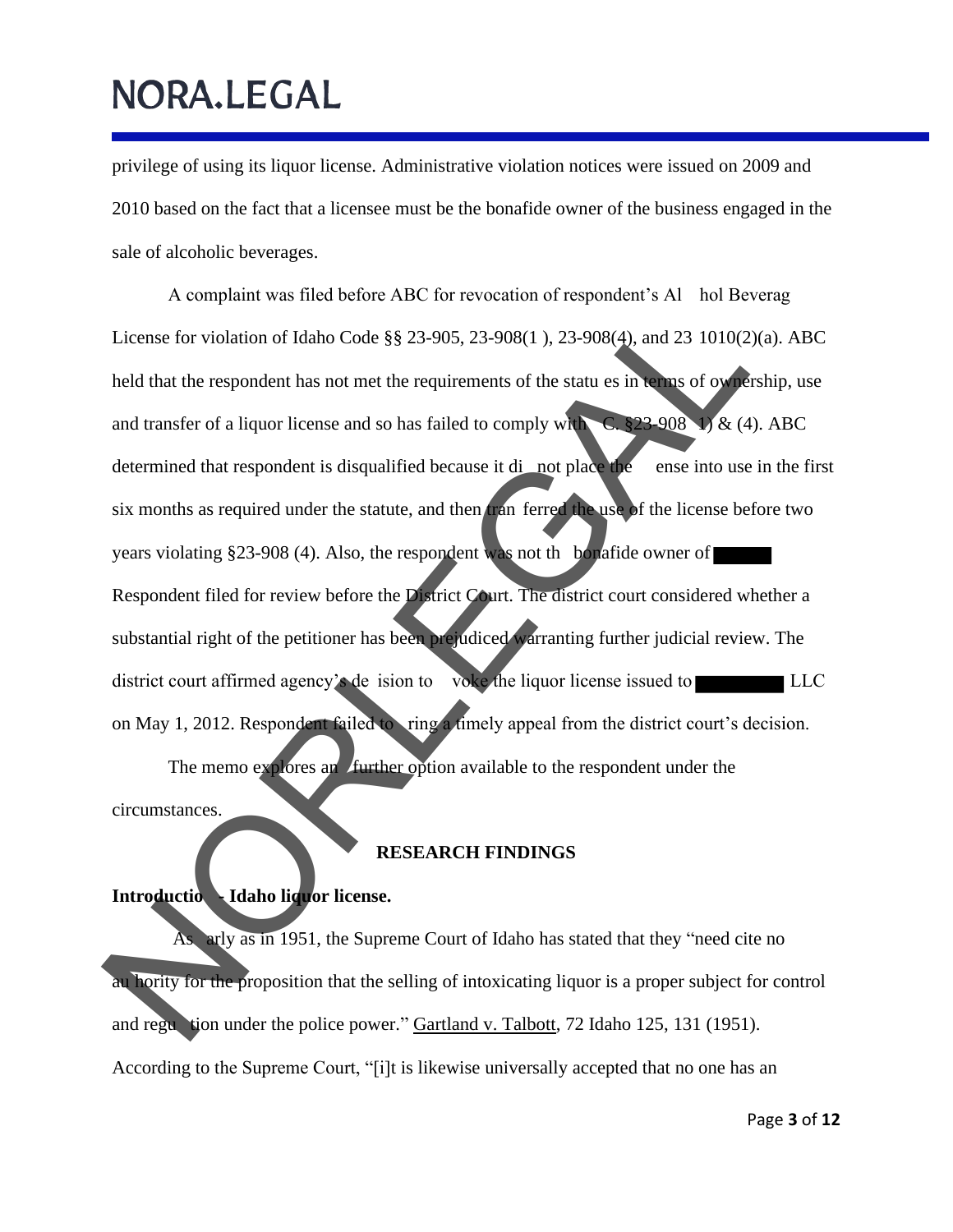inherent or constitutional right to engage in the business of selling or dealing in intoxicating liquors." Id. (citing Mix v. Board of Commissioners, 18 Idaho 695 (1910); 30 Am. Jur., Intoxicating Liquors, §§ 19, 20, and 22; 48 C.J.S., Intoxicating Liquors, §§ 20, 39). The court further held that "a proper exercise of the police power may result in discrim ation." Id. license may be granted to one and denied to another, even where both are equ lly qualified to exercise the privilege afforded by the license."  $\underline{Id}$ . "But such inequality is unavoi able . . . where it is found in the public interest to limit the number permitted to engage in such business." Id.

#### **Idaho Administrative Procedure Act.**

"The Idaho Administrative Procedure Act pro ides hat "'[a] person aggrieved by final agency action other than an order in a contested case is entitl d o judicial review...." BV Beverage Co., LLC v. State, 155 Idaho 624, 627 315 P.3d 12, 815 (2013) (quoting I.C. § 67– 5270(2)). "Judicial review is available to aggrieved persons if they comply with I.C. §§ 67–5271 to  $67-5279$ . I.C. §  $67-5270(2)$ . Id

"In Logan v. Zimme man Bru h Co., the U.S. Supreme Court held that where a system deprives a person of a property right without adequate procedural safeguards, that system is unconstitutional." Id. at 6 7 (citing Logan, 455 U.S. 422, 432, 102 S.Ct. 1148, 1155 (1982). "While a lic nse to oper e a beer parlor or a billiard or pool hall does not confer any vested property righ yet if the c ty makes such businesses lawful by a permit or license, it cannot arbitrarily, apriciously, or unreasonably impair, interfere with, or eradicate the same." O Connor v. City of Moscow, 69 Idaho 37, 44, 202 P.2d 401, 405 (1949). **Review of Administrative Agency's decision.** Iicense may be granted to one and denied to another, even where both are equ IIy qualified<br>exercise the privilege afforded by the license." <u>Id.</u> "But such inequality a mayor decline<br>it is found in the public interest to f

The Supreme Court of Idaho "reviews an agency's decision independently of the district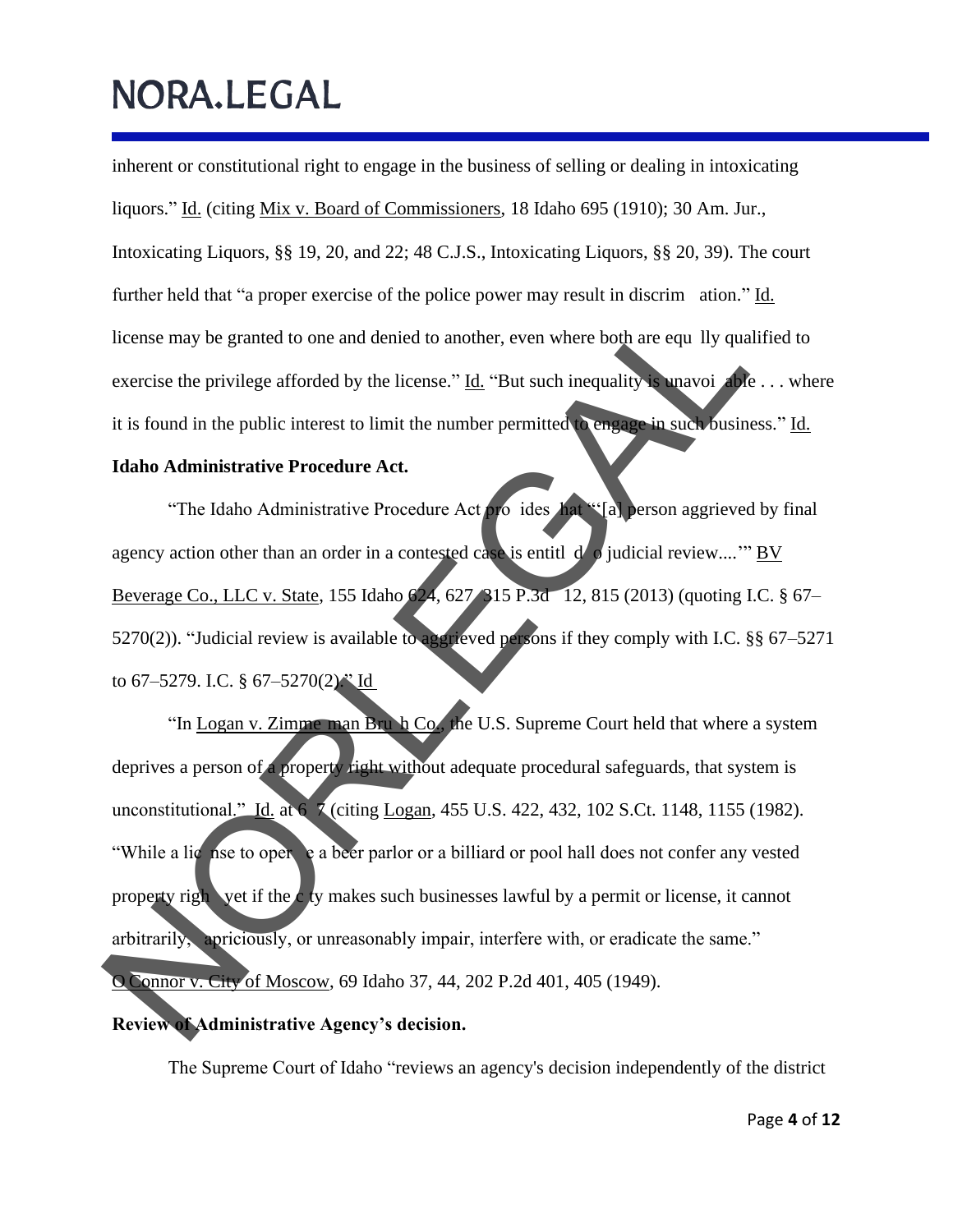court's appellate decision." Staff of Idaho Real Estate Comm'n v. Nordling, 135 Idaho 630, 633

(2001) (citing Price v. Payette County Board of County Comm'rs, 131 Idaho 426, 429 (1998)).

"The agency's factual determinations are binding upon this Court, even where there conflicting

evidence, so long as the determinations are supported by substantial comp e t evidence in the

record." Id. (citing Price, 131 Idaho at 426).

The Commission's disciplinary decisions may only be overturned where substantial rights of the appellant have been prejudiced and where  $\mathbf{ts} \cdot \mathbf{h}$  dings: (a) violate statutory or constitutional provisions; (b) exce d the agency statutory authority; (c) are made upon unlawful procedu e; (d) re not s pported by substantial evidence in the record; or (e) are arb trary, caprici  $\alpha$ , or an abuse of discretion.

Id. (citing Price, 131 Idaho at 426; I.C. § 67-5279(3) and 4)).

In State ex rel. Richardson v. Pierand zzi, 117 Idaho 1, 784 P.2d 331 (1989) the Supreme Court of Idaho addressed an issue involving "the re ocat on of a liquor license by the Department of Law Enforcement " Staff of Idaho Real Estate Comm'n, 135 Idaho at 637. "The revocation hearing was conducted by an xaminer who was paid according to how many cases he heard." Id. "The appe lants rgued t eir due process rights were violated because the examiner was predispo ed t rule in favor of the Department in order to attract future cases." Id. The Supreme Court r jected is argument finding that the "'potential for bias is cured by the fact that the parties have  $\epsilon$  e right to judicial appeal of any administrative decision manifesting an abus of dis tion ' Id. (quoting State ex rel. Richardson v. Pierandozzi, 117 Idaho at 4). A cording to t court, because the appellants "had presented no evidence of actual bias  $\dots$ there were no grounds for finding a due process violation." Id. record." <u>Id</u>. (iting Price, 131 Idaho at 426).<br>
The Commission's disciplinary decisions may only be over the derections<br>
wiolae statutory (c) are made upon unlawful procedure; (d) and where the<br>
under substantial rights

#### **Challenging an Idaho Agency Decision.**

In Idaho, "[i]t is well established that the party challenging an agency decision must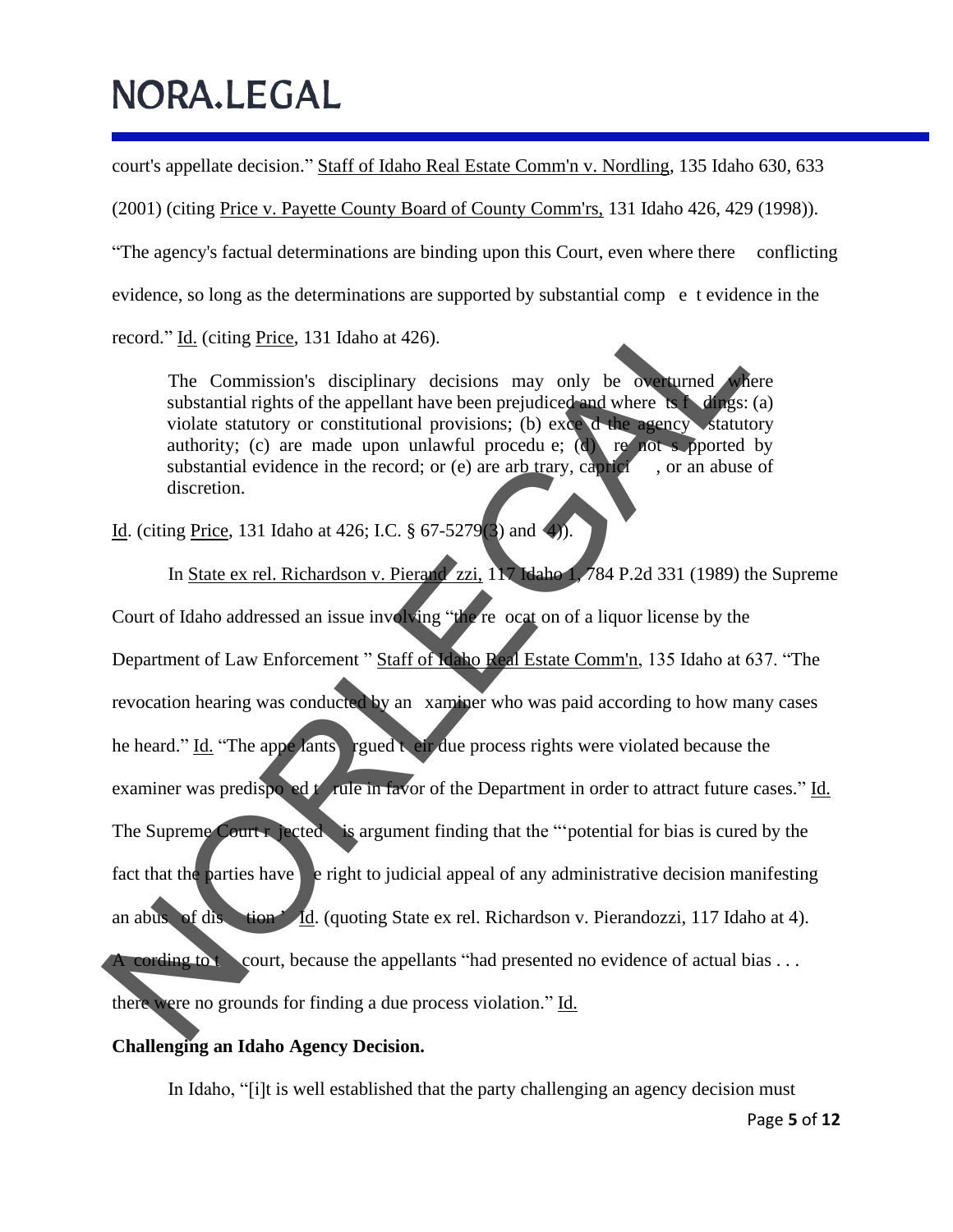demonstrate the agency erred in a manner specified in I.C. § 67–5279(3) and that a substantial right of that party has been prejudiced." State Transp. Dep't v. Kalani-Keegan, 155 Idaho 297, 300, 311 P.3d 309, 312 (Ct. App. 2013) (citing Wheeler v. Idaho Dep't of Health & Welfare, 147 Idaho 257, 260, 207 P.3d 988, 991 (2009). "Therefore, an agency's decisio y be affirm d solely on the grounds that the petitioner has not shown prejudice to a substant 1 right. Id. In other words, the courts may forego analyzing whether an agency rred in a mann r specified by I.C. § 67–5279(3) if the petitioner does not show that a substant all right was v olated." Id. (quoting Hawkins v. Bonneville Cnty. Bd. of Comm'rs 151 Idaho 22 32, 254 P.3d 1224, 1228  $(2011)$ ).

In Lane Ranch P'ship v. City of Sun Valley,  $145$  I h  $87$ ,  $175$  P.3d 776 (2007), the Supreme Court held that "[a] city's actions are c nsidered bitrary and capricious if made without a rational basis, or in disregard of the facts and circumstances, or without adequate determining principles." Id. at 91 (iting E rprise, Inc. v. Nampa City, 96 Idaho 734, 739, 536 P.2d 729, 734 (1975). According to the court, it "will not substitute its judgment for that of a city when it acts within the bounds of its discretion." Id. (citing Enterprise, Inc., 96 Idaho at 739). "A city's actions are consider an abuse of discretion when the actions are arbitrary, capricious or unreasonabl ." Id. (citing Enterprise, at 739). Solely on the grounds that the petitioner has not shown prejudice to a substant 1 right. Id.<br>
other words, the courts may forego analyzing whether an agency rred in mann receits<br>
LC, § 67-5279(3) if the petitioner does no

#### **Failure to timely file a petition for judicial review.**

"P suant to Rule 84(n), the failure to timely file a petition for judicial review 'shall be ju isdictional and shall cause automatic dismissal of the petition for judicial review.'" Canyon Cnty. Bd of Equalization v. Amalgamated Sugar Co., LLC, 143 Idaho 58, 62, 137 P.3d 445, 449 (2006) (quoting I.R.C.P. 84(n).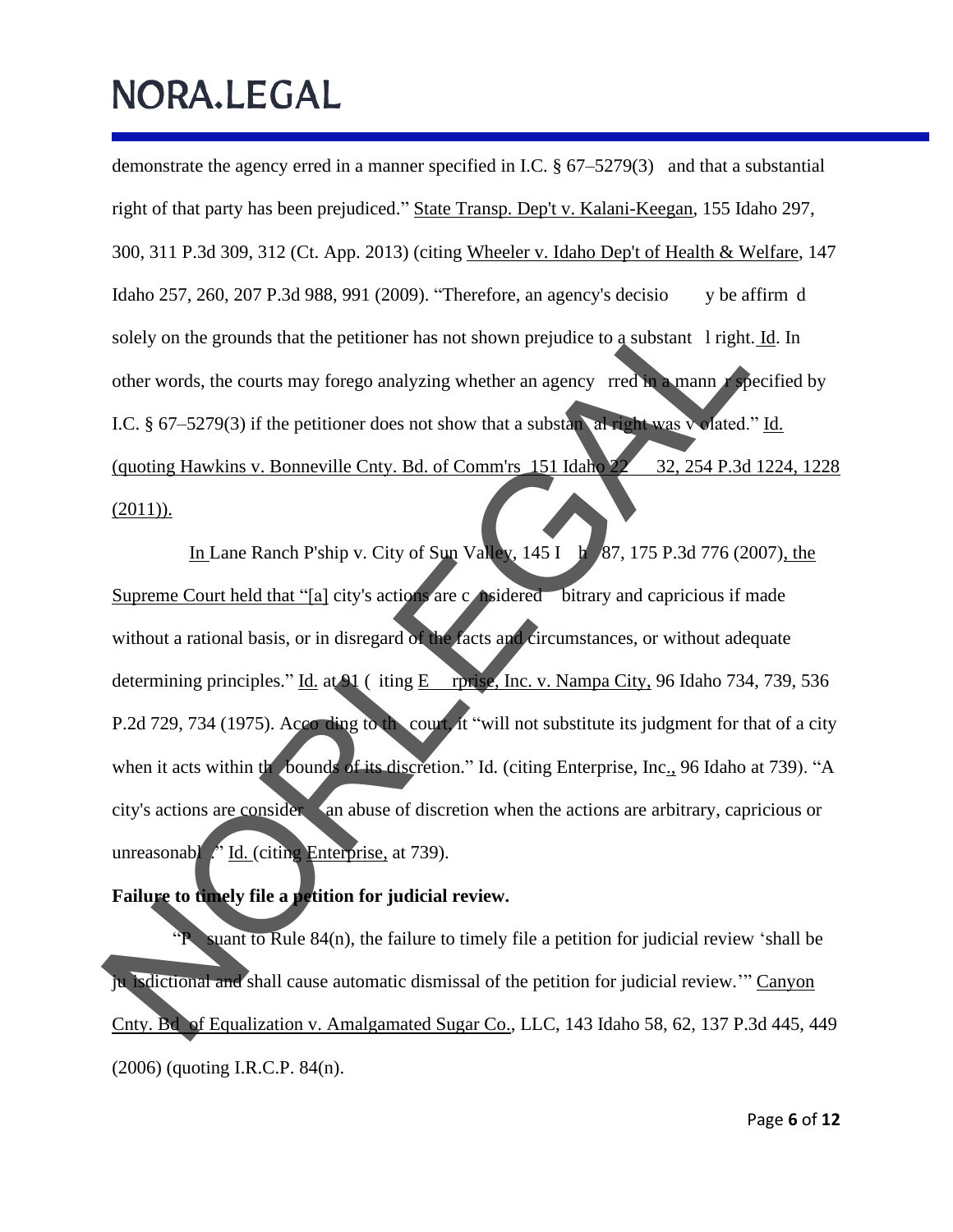The district court in City of Eagle v. Idaho Dep't of Water Res., 150 Idaho 449, 451, 247 P.3d 1037, 1039 (2011), dismissed Eagle's appeal as untimely pursuant to the decision in Erickson. In Erickson v. Idaho Bd. of Registration of Professional Engineers and Pr fessional Land Surveyors, 146 Idaho 852, 203 P.3d 1251 (2009). In City of Eagle, the p tition for judi ial review was filed more than twenty-eight days after the agency issued its order denying the motion for reconsideration but within twenty-eight days of servic . Id. at 451. Th Erickson court explained that "I.C. § 67–5273 'requires that if reconsideration f the final or er is sought, the petition for judicial review must be filed within twenty **jest** days aft he decision on the reconsideration.'" Id. (quoting Erickson, at 854). The Erick on court "dismissed the appeal and held that the twenty-eight-day appeal period began on the day that the agency issued the order on reconsideration, which was the day the order on econsider tion was signed and dated, not the day on which it was served." Id. (citing Erickson, at 853–54). Exercitive was filed more than twenty-eight days after the agency issued its order denying the<br>
motion for reconsideration but within twenty-eight days of service . Id. W.S. The direction<br>
explained that "LC. § 67-5273 "r

#### **Availability of administrative remedy o r than statutory appeal.**

The research did not show any uch specific administrative relief in situations where an appeal time has expir d. ID Code § 67-5273 (2013) provide for time for filing petition for review. The provision startial sthat "[a] petition for judicial review of a temporary or final rule may be filed at a y time, exc pt as limited by section 67-5231, Idaho Code." ID Code § 67-5273 (2013) How ver, a petiti n for judicial review of a final order must be filed within twenty-eight (28) days of the service date of the final order. ID Code 67-5273 (2). But in the instant case, the st. utory time for filing an appeal on the revocation of license has been already expired. In Dern v. Olsen, 18 Idaho 358, 110 P. 164 (1910), the Supreme Court of Idaho considered whether an administrator could waive the bar of the statute of limitation. The court noted: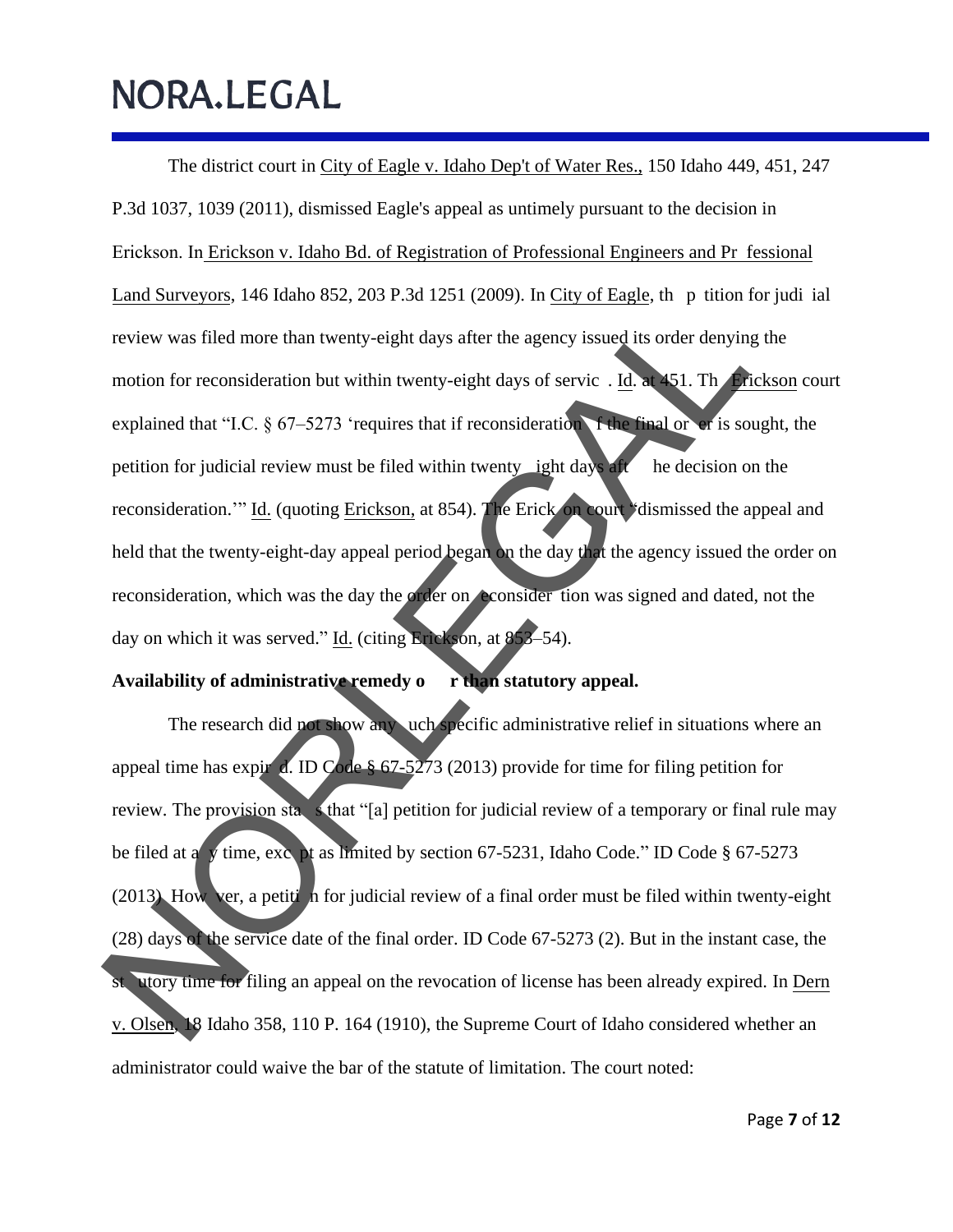A number of authorities have been cited on this question, and we are aware that a great many courts have held that the administrator may waive the bar of the statute of limitations. That seems to be the general rule in England. These cases, however, rest upon statutes very different from ours. We do not find such a holding from any court where they have statutes the same as or similar to those above qu ted, *See* 2 Woerner's Law of Administration, § 401; Hanson v. Towle, 19 Kan. 282 Bank; of Montreal v. Buchanan, 32 Wash. 480, 73 Pac. 482; Estat of Claghorn, 181 Pa. 600, 37 Atl. 918, 59 Am. St. Rep. 680.

Id.

"An agency's findings of fact will stand if supported by substantial nd competent, although conflicting, evidence in the record.'" Williams v. Idah State Bd. of Real Estate Appraisers, 157 Idaho 496, 337 P.3d 655, 661 (2014) (quoting Jasso amas Cnty*.,* 151 Idaho 790, 793, 264 P.3d 897, 900 (2011). "As to review of discr tionary i sues, 'an appellate court reviewing agency actions under the [IDAPA] must determin whether the agency perceived the issue in question as discretionary, acted within to outer limits of its discretion and consistently with the legal standards applicable to the available cho ces, and reached its own decision through an exercise of reason.'" Id. (quotin Haw Idaho State Bd. of Med.*,* 143 Idaho 51, 54, 137 P.3d 438, 441 (2006). 181 Pa. 600, 37 Atl. 918, 59 Am. St. Rep. 680.<br>
14. The according of fact will stand if supported by substantial and conference in the record. "Williams v. Idea<br>
14. The according conference in the record." Williams v. Id

Moreover, it has been held in a case where revocation of insurance agent's license that "[t]he selection of admini rative sanctions is vested in the agency's discretion." Knight v. Dep't of Ins., 124 daho 645, 650, 862 P.2d 337, 342 (Ct. App. 1993) (citing Pence v. Idaho State Horse Racin Commission, 109 Idaho 112, 116, 705 P.2d 1067, 1071 (Ct.App.1985). However, according the court, "that discretion is limited by statute."  $\underline{Id}$ . Therefore, it has to be co cluded that an agency may not have any discretionary power, apart from the discretion limited by the statute, to provide recourse to a party subject to penalty if the statutory appeal time has lapsed.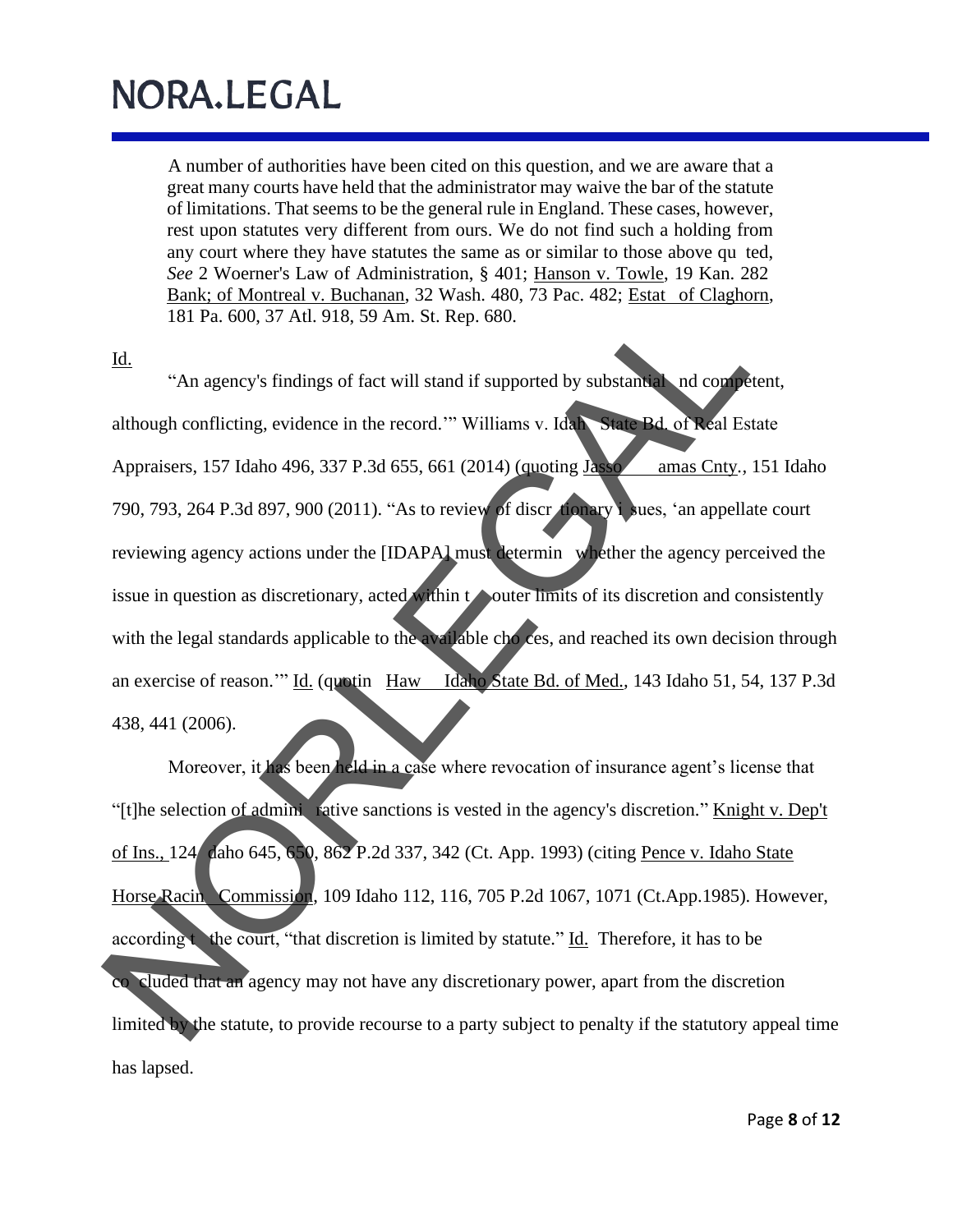Additionally, a motion for relief from judgment under I.R.C.P. 60(b) does not limit the power of a court to) entertain an independent action to relieve a party from a judgment, order or proceeding. However, such a motion should be filed within one (1) year after judgm nt was entered. "Although the time when some actions must be taken can often be e larged by the district court *sua sponte*, the time requirement set forth in Rule 60(b) is jurisd tional and may not be extended 'except to the extent and under the conditions st ted' in the Rule tself." Miller v. Haller, 129 Idaho 345, 348, 924 P.2d 607, 610 (1996) (citing R.C.P. 6(b))

"I.R.C.P. 59(a) authorizes an aggrieved party to make a motio $r^2$  r a new trial on one of several specified grounds." Kuhn v. Coldwell Banker Landmark, Inc. 150 Idaho 240, 247, 245 P.3d 992, 999 (2010). "All motions for a new trial under I.R C  $\overline{P}$  /59(a) must be filed within fourteen days after the entry of judgment." Id. 2 7-48 (citing Idaho R. Civ. P. 59(b)). However, "[a] trial court acts within its discretion in denying an untimely motion for new trial." Id. (citing Johannsen v. Utterbeck, 146 Idaho 423, 42 196 P.3d 341, 347 (2008)). district court *sua sponte*, the time requirement set forth in Rule 60(b) is jurisd tional and not be extended 'except to the extent and under the conditions st ted' in Rule (AI," N<br>  $\frac{V \cdot \text{Haller}}{V \cdot \text{RCLP}}$ , 129 Idaho 3

Furthermore, it should be noted that "[e]xhaustion of administrative remedies generally 'requires that the case run the ull gamut of administrative proceedings before an application for judicial relief may be con dered.'" Petersen v. Franklin Cnty., 130 Idaho 176, 185, 938 P.2d 1214, 1223 1997) (quot ng Grever v. Idaho Tel. Co., 94 Idaho 900, 903, 499 P.2d 1256, 1259 (1972) A m tion for reli f from judgment or other similar reliefs may not be applicable in the instant case scenario.

Other possible remedy that may be available to the respondent includes a civil conspiracy suit again t the individual members of the ABC. Another remedy may be to file a civil rights suit under 29 U.S.C. Sec. 1983 against the Board Members in their official capacities for deprivation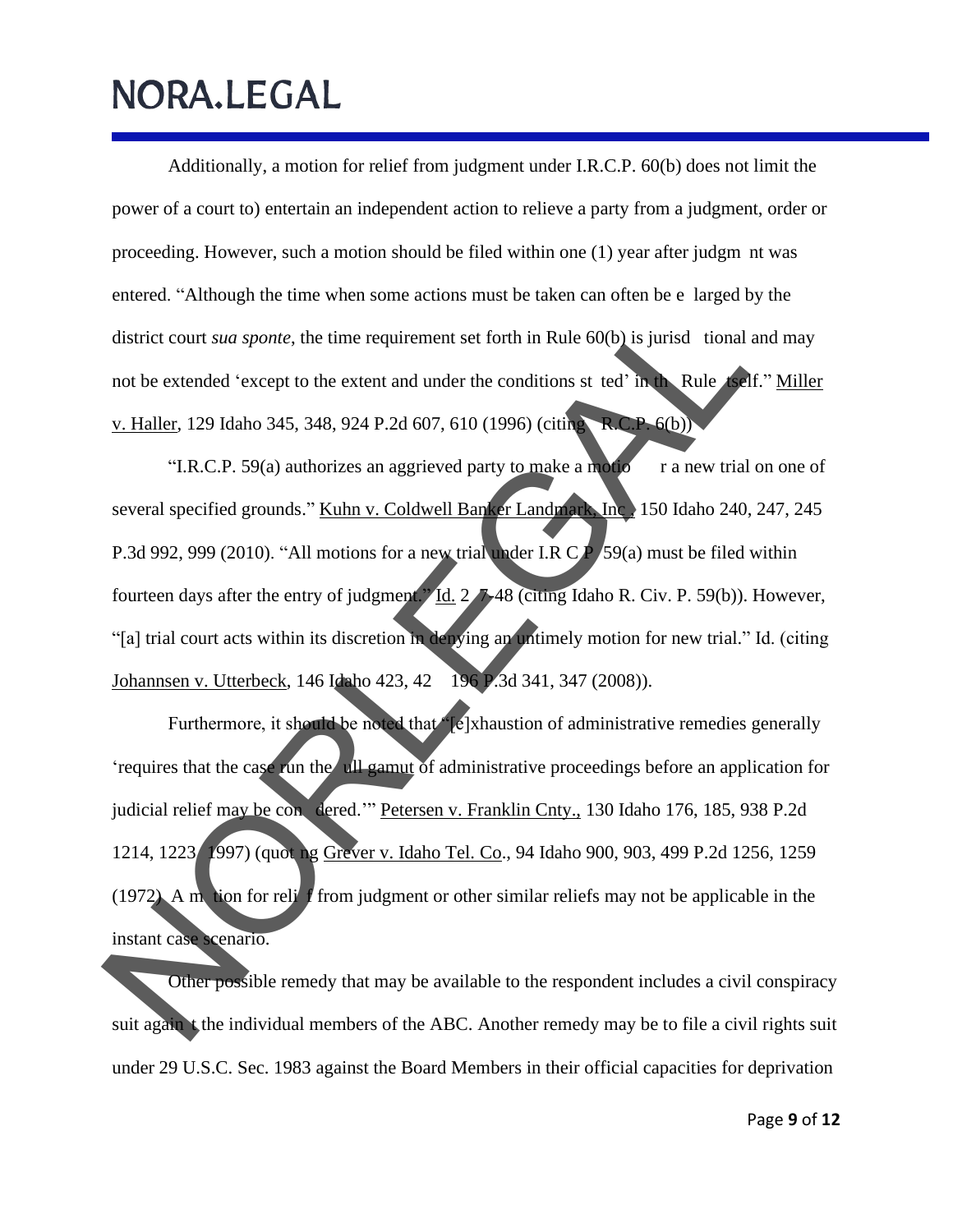of civil rights under color of law.

#### **Civil Conspiracy against Individual Members of the Board.**

"A civil conspiracy that gives rise to legal remedies exists only if there is an greement between two or more to accomplish an unlawful objective or to accomplish a l wful object v in an unlawful manner." McPheters v. Maile, 138 Idaho 391, 395, 64 P.3d 317, 321 2003) (citing Kloppenburg v. Mays*,* 60 Idaho 19, 27–28, 88 P.2d 513, 516 (19 9)). How ver, [c]ivil conspiracy is not, by itself, a claim for relief." Id. (citing Argon ut Ins. Co. v White*,* 86 Idaho 374, 379, 386 P.2d 964, 966 (1963)). "The essence of a ause of actio r civil conspiracy is the civil wrong committed as the objective of the conspir y, n t the con piracy itself." Id. "An agreement is the foundation of a conspiracy charge and there m st be some showing of specific evidence of a plan or agreement to defraud to de onstrate he pendency of the conspiracy at the time the alleged fraud occurred." Mannos v. Moss, 143 Idaho 927, 935, 155 P.3d 1166, 1174 (2007) (citing Calvin v. Salmon River She Ranch, 104 Idaho 301, 304, 658 P.2d 972, 975 (1983)). "The gist of a civil ction for onspiracy is the act or acts committed in pursuance thereof, the damage, not the conspiracy or the combination." Argonaut Ins. Co. v. White, 86 Idaho 374, 379, 386 P.2d 64, 966 (1963). an unlawful manner." McPheters v. Maile. 138 Idaho 391, 395, 64 P 3d 317, 321 200<br>
Xloppenburg v. Mays. 60 Idaho 19, 27–28. 88 P.2d 513, 516 (19 9)). The ver, 16<br>
conspiracy is not, by itself, a claim for relief." Id. (ci

In the instant case it can be alleged that the injury (revocation of license) resulted from acts (by policed influenc) done in pursuance of the conspiracy committed by the individual members o the Board. However, the evidence must show specific evidence of a plan or ag ement between the Board members to commit the damage.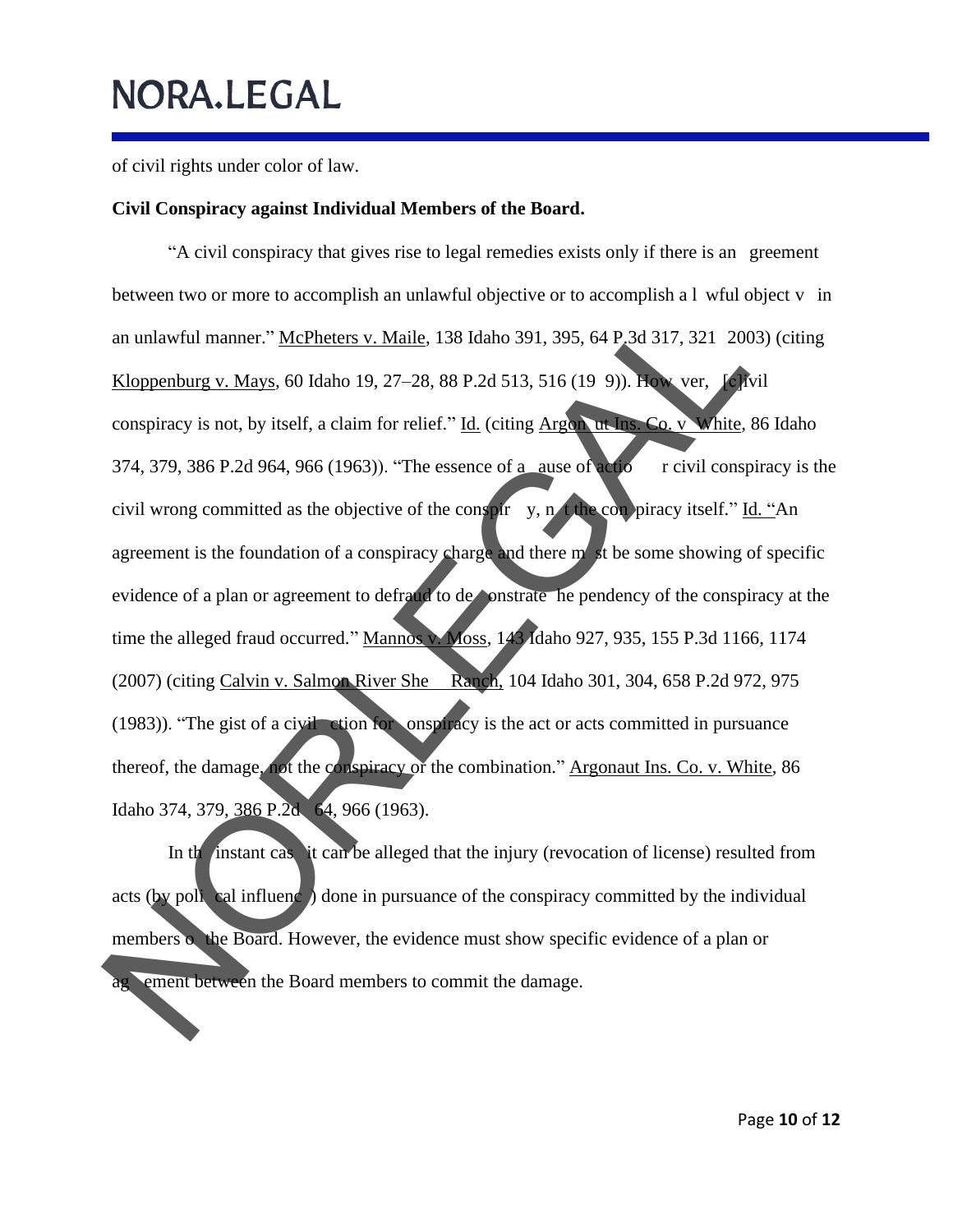#### **29 U.S.C. Sec. 1983 Against the Board Members in their Official Capacities- Deprivation of Civil Rights Under Color of Law.**

"Section 1983 provides a cause action against every person 'who, under the color of any statute, ordinance, regulation, custom, or usage, of any State ... subjects [another] perso . to the deprivation of any rights, privileges, or immunities secured by the Constitut n.... gland v. Ada Cnty., 154 Idaho 900, 908, 303 P.3d 587, 595 (2013), reh'g deni d (July 8, 013), cert. denied sub nom. Hoagland v. Ada Cnty., Idaho, 134 S. Ct. 1024 188 L. Ed. 2d 119 (2014) (quoting 42 U.S.C. § 1983). "'[T]he § 1983 cause of action, by vi tue of the tatute's express language, is a personal cause of action, actionable only by per ons whose civil rights have been violated." Id. (quoting Evans v. Twin Falls Cnty., 118 Id ho 210 217, 796 P.2d 87, 94 (1990)) (original emphasis). "In § 1983 cases, plaintiff bears the burden of proof on the [c]onstitutional deprivation that underlies the claim, and must come forward with sufficient evidence to create a genuine issue of material fact . . . " Id at 907. "Section 1988 provides that § 1983 actions should be exercised in accordance with fed ral l ws." Id. at 908 (citing 42 U.S.C. § 1988). "But in situations where federal aw is eficien the common law or statutes of the forum state shall govern, so long as they are 'not inconsistent with the Constitution and laws of the United States.'" Id. (quoting 42 U.S.C § 1988). deprivation of any rights, privileges, or immunities secured by the Constitut n....  $\frac{91}{100}$ <br>
Ada Cmry., 154 Idaho 900, 908, 303 P.3d 587, 595 (2013), rely dem May 8, 013), cert<br>
denied sub nom. Hongland v. Ada Cmry.,

Page **11** of **12** "Th U.S. Suprem Court has held that 'a plaintiff [to state a § 1983 claim,] must allege the viol tion of right ecured by the Constitution and laws of the United States.'" Id. at 910 uoting West Atkins, 487 U.S. 42, 48, 108 S.Ct. 2250, 2254–55, 101 L.Ed.2d 40, 49 (1988)). "Beca se § 1983 is not a source of substantive rights, but merely a vehicle to vindicate those rights, '[t]he first step in any such claim is to identify the specific constitutional right allegedly infringed." Id. (quoting Albright v. Oliver, 510 U.S. 266, 271, 114 S.Ct. 807, 811, 127 L.Ed.2d